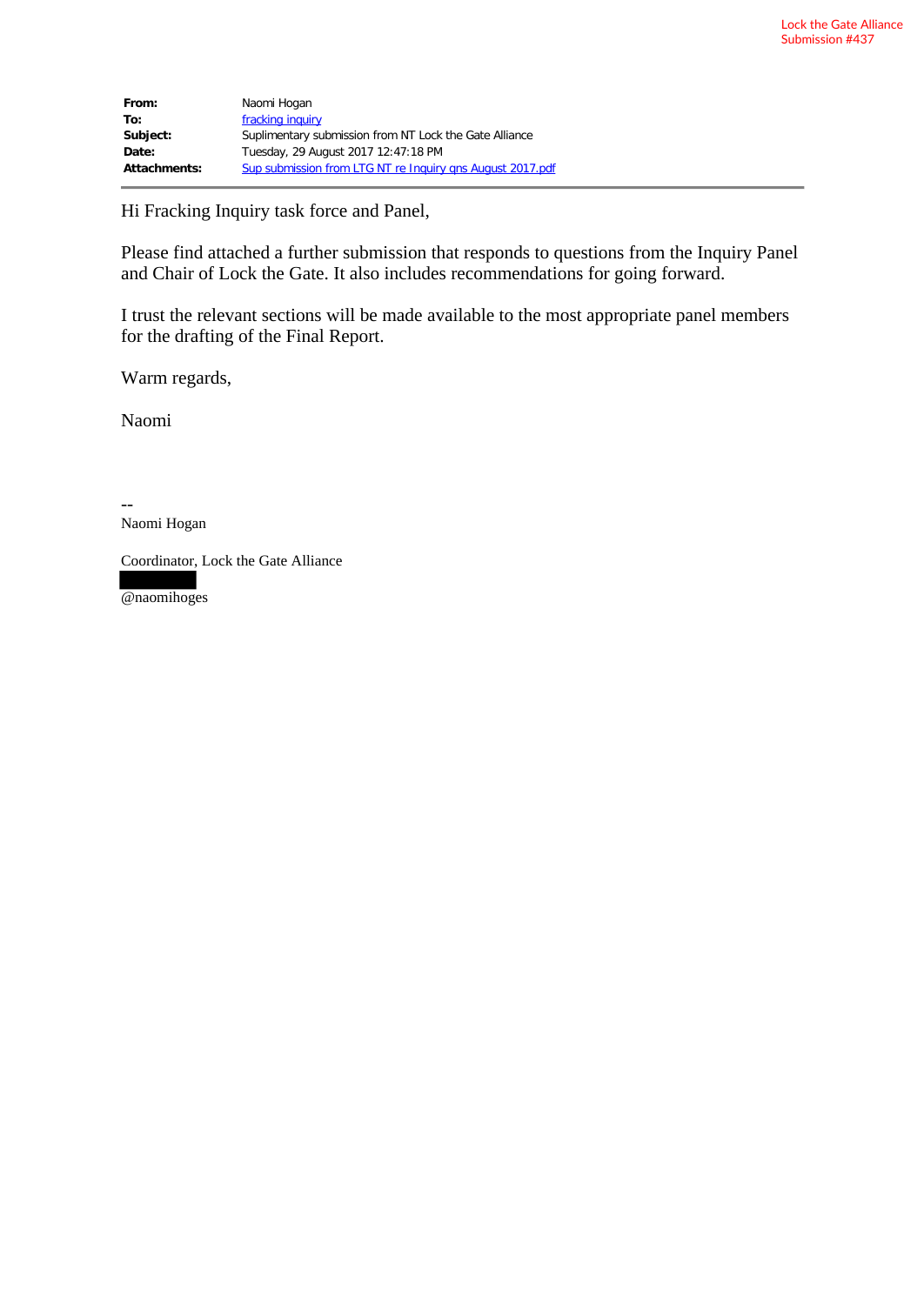Lock the Gate Alliance 28 August 2017

To the Chair and Panel. NT Fracking Inquiry

### **Re: Supplementary submission for NT Lock the Gate Alliance**

Thank you for the opportunity to provide further feedback to the Inquiry.

## **Water**

### **Roper River and Karstic Systems**

Further research into the Roper River and the recharge areas is necessary. Its headwaters are groundwater. The groundwater recharge catchment is therefore extremely significant to the Roper River.

The importance of travel times of contaminants in karstic aquifers (such as those found sourcing the Roper River and Flora River) also requires further information.

Here is the link to the 1998 report is from the Katherine River karstic system that I discussed at the Public Hearing:

http://www.territorystories.nt.gov.au/bitstream/10070/228574/1/WRD05022.pdf

Here, researchers looked at travel times of a dye tracer to move approximately 2.8 km from a sinkhole to the Katherine River. The dye was detected after only 3 days (almost 1000 meters per day) at one spring in the Katherine River.

This work shows how quickly contaminants can move in a karstic limestone environment. Further research is required and an exclusion area for the headwaters of the Roper River need to be considered carefully from a quality and quantity perspective. The same can be said for all the karstic systems across the Northern Territory.

### **Water Recycling**

Water use and water recycling figures require greater scrutiny. Origin is talking about a 95-100% recycle rate (not based in any examples they have achieved before). Important context is that they only retrieved 18% of what they lost down the well at Amungee Mungee. Even if they reached their target  $30\%$  fluid recovery – the majority of water and chemicals are not being reused or recycled.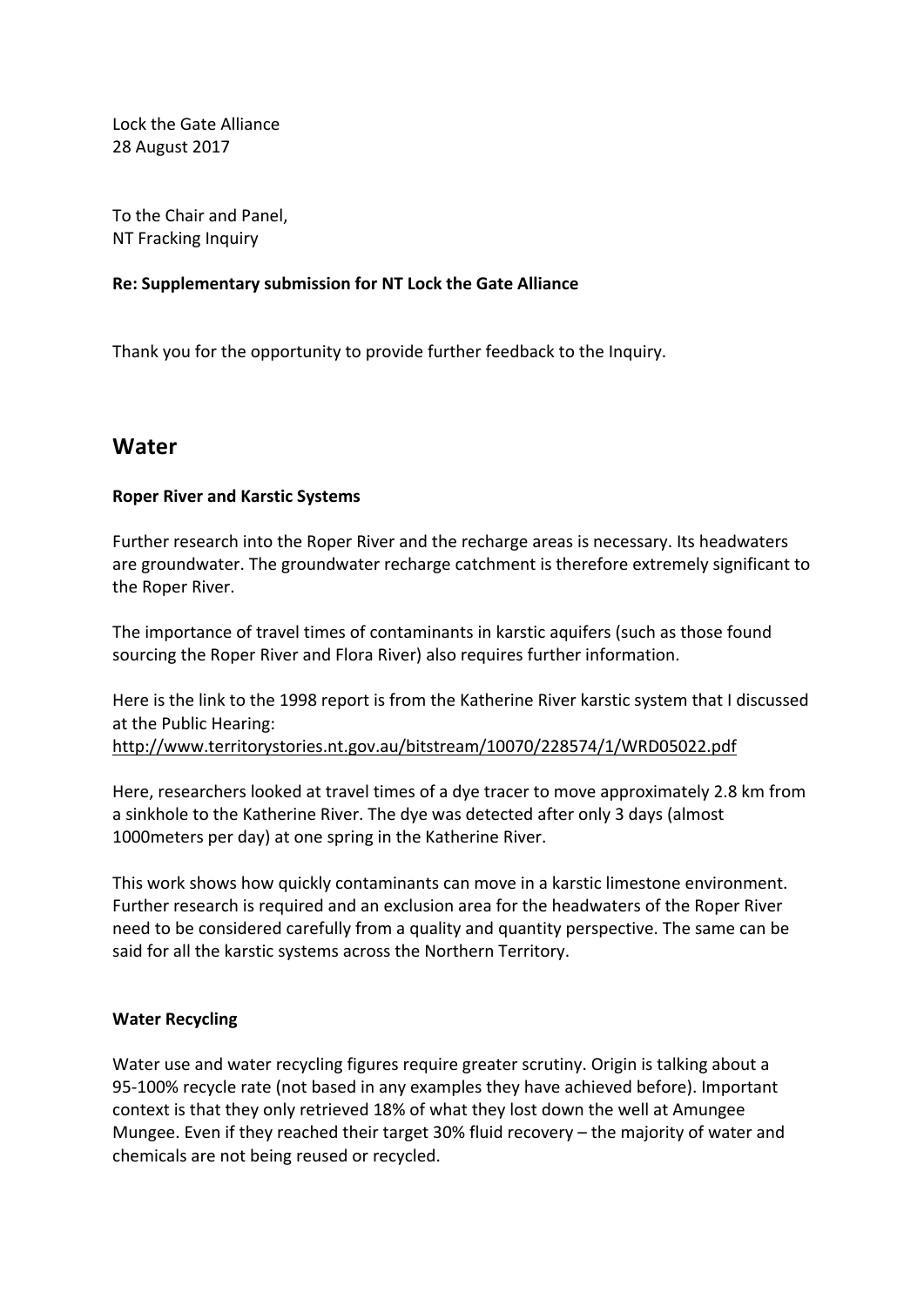I also note that the Shlumberger water recycling reference is still not available online, noted in the Interim Report as Shlumberger Submission #321. Please make this available for public scrutiny.

### **Surface Spills and Operating in the Wet Season**

Surface spills continue to be the biggest risk from shale gas activities, and operating in the wet season will only further expand those risks and surface water flows.

The fracking operations are not an entirely closed system. We disagree with the industry statement that, "Nothing in the wet season changes the risk profile of drilling and fracturing." 

The lived experience of Territory residents in the wet season involves dangerous roads and crossings, soil movements, volatile storm conditions and road accidents. This could likely lead to increased risk of spills and overflowing fluid and chemical storage units. The proposed fracking sites are known to go completely underwater in the wet season, with black vertisol soils that shift, erode and become unpassable. The risk profile goes up for workers, and for those living downstream of the inevitable spills and accidents.

As this supplementary submission is written, media reports are only just coming to light from the flooding and storm events in Texas that are causing pollution events from oil and gas activities. For example, an Exxon oil refinery has been damaged by heavy rain and states that chemicals may now be released into the air:

http://money.cnn.com/2017/08/28/news/companies/exxon-refinery-baytown-harveydamage/index.html

2016 flooding events in Texas also caused damage. "Recent floods across Texas have *inundated oil wells and fracking sites, flushing crude oil and toxic fracking chemicals into the state's rivers.*

*State emergency management officials have taken dozens of photographs that show sheens* and plumes spreading from tipped tanks and flooded production sites during the March *flood of the Sabine River on the Texas-Louisiana border."* See:

https://www.dallasnews.com/news/news/2016/05/01/texas-floods-washing-frackingchemicals-crude-oil-into-rivers

### **Flowback Fluid – Irrigation**

In reference to considering irrigation with produced waste water from coal seam gas mining in QLD, compared to flowback fluid from NT shale, it is important to note two key things:

1) Most of the coal seams that have been targeted so far in Queensland are in the Walloon coal measure, which is also a beneficial aquifer. This means that waste water quality there is completely different to that in many different areas of Australia, where the substrates that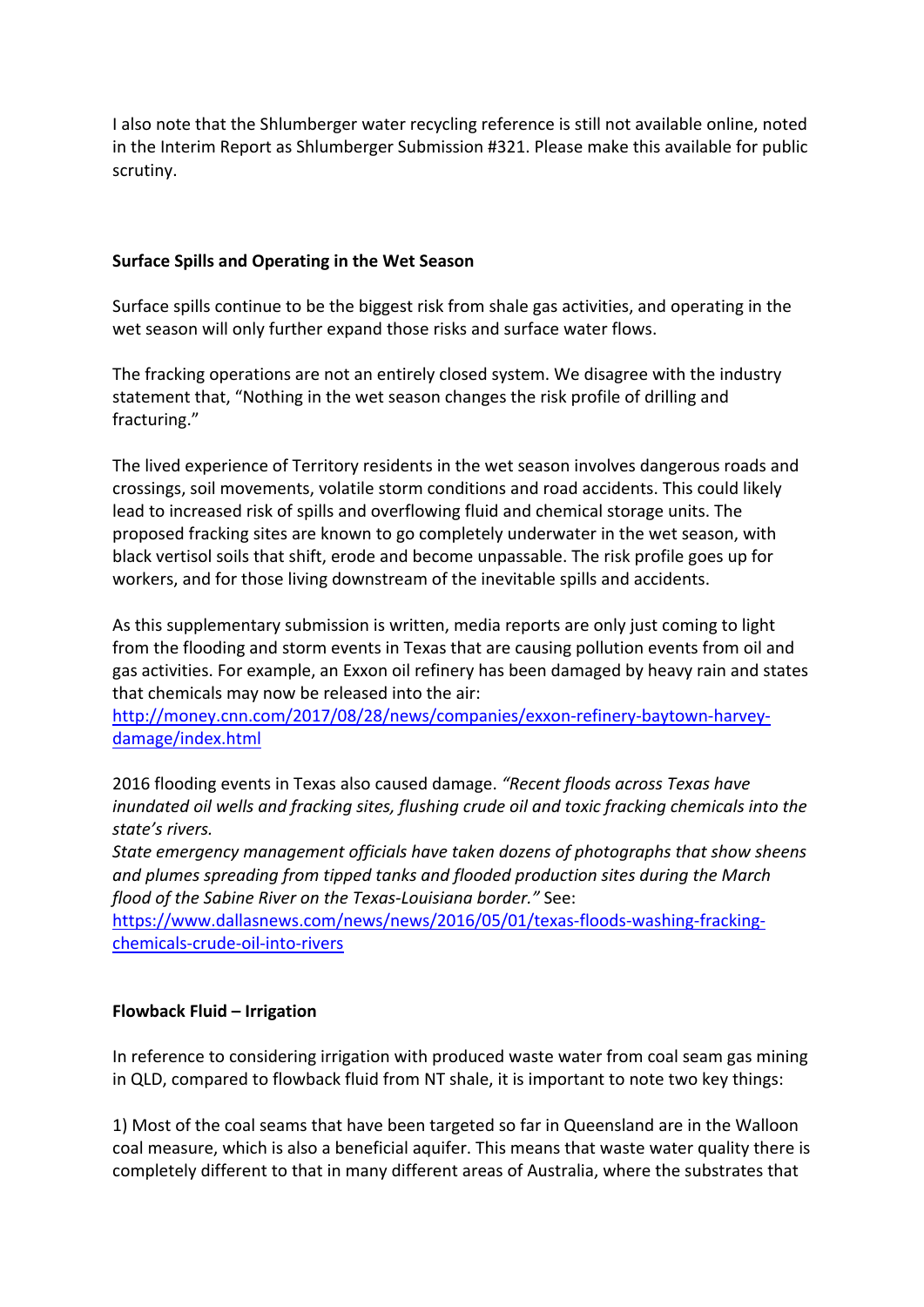are targeted are far deeper and brackish, non-beneficial. The relevance of waste water quality from QLD to NT is very limited. Further, the NT shale gas process always requires fracking (not the case in QLD CSG) and always require tonnes of chemicals to be injected down the well, some of which returns to the surface in the flowback fluid.

The ability to use reverse osmosis or other means to treat the heavily polluted flowback fluid from shale can be limited, depending on the composition of the flowback. Please see our previous submissions for concerns over flowback fluid composition, health risks, chemical use and waste water treatment.

2) There has been very little transparency or monitoring as far as we know re CSG waste water use in QLD. We've never been able to get any empirical data from the QLD Government, the Gasfields Commission or the CSG companies.

Further information about flowback fluid from shale can be found a range of publications.

For example, a recent 2017 peer reviewed study in the Marcellus Shale region of western Pennsylvania has shown that even after being treated, wastewater from hydraulic fracturing operations left significant contamination in a waterway downstream of treatment plants. Researchers from Penn State University, Colorado State University, and Dartmouth College studied sediments from Conemaugh River Lake  $-$  a dammed reservoir east of Pittsburgh  $$ and found that they were contaminated with endocrine-disrupting chemicals: nonylphenol ethoxylates; polycyclic aromatic hydrocarbons, which are carcinogens; and elevated levels of radium.

Full report: Watershed-Scale Impacts from Surface Water Disposal of Oil and Gas Wastewater in Western Pennsylvania William D. Burgos, Luis Castillo-Meza, Travis L. Tasker, Thomas J. Geeza, Patrick J. Drohan, Xiaofeng Liu, Joshua D. Landis, Jens Blotevogel, Molly McLaughlin, Thomas Borch, and Nathaniel R. Warner *Environmental Science & Technology* 2017 *51* (15), 8851-8860 DOI: 10.1021/acs.est.7b01696 Available at: http://pubs.acs.org/doi/abs/10.1021/acs.est.7b01696

Other papers of interest:

Souther S, Tingley MW, Popescu VD, Hayman DTS, Ryan ME, Graves TA, Hartl B, Terrell K (2014) Biotic impacts of energy development from shale: research priorities and knowledge gaps. Frontiers in Ecology and the Environment 12, 330-338. Available at http://onlinelibrary.wiley.com/doi/10.1890/130324/abstract

Papoulias DM and Velasco AL (2013) Histopathological analysis of fish from Acorn Fork Creek, Kentucky, exposed to hydraulic fracturing fluid releases. Southeastern Naturalist 12, 92-111. Available at http://www.eaglehill.us/SENAonline/articles/SENA-sp-4/18-Papoulias.shtml [Verified 8 February 2016]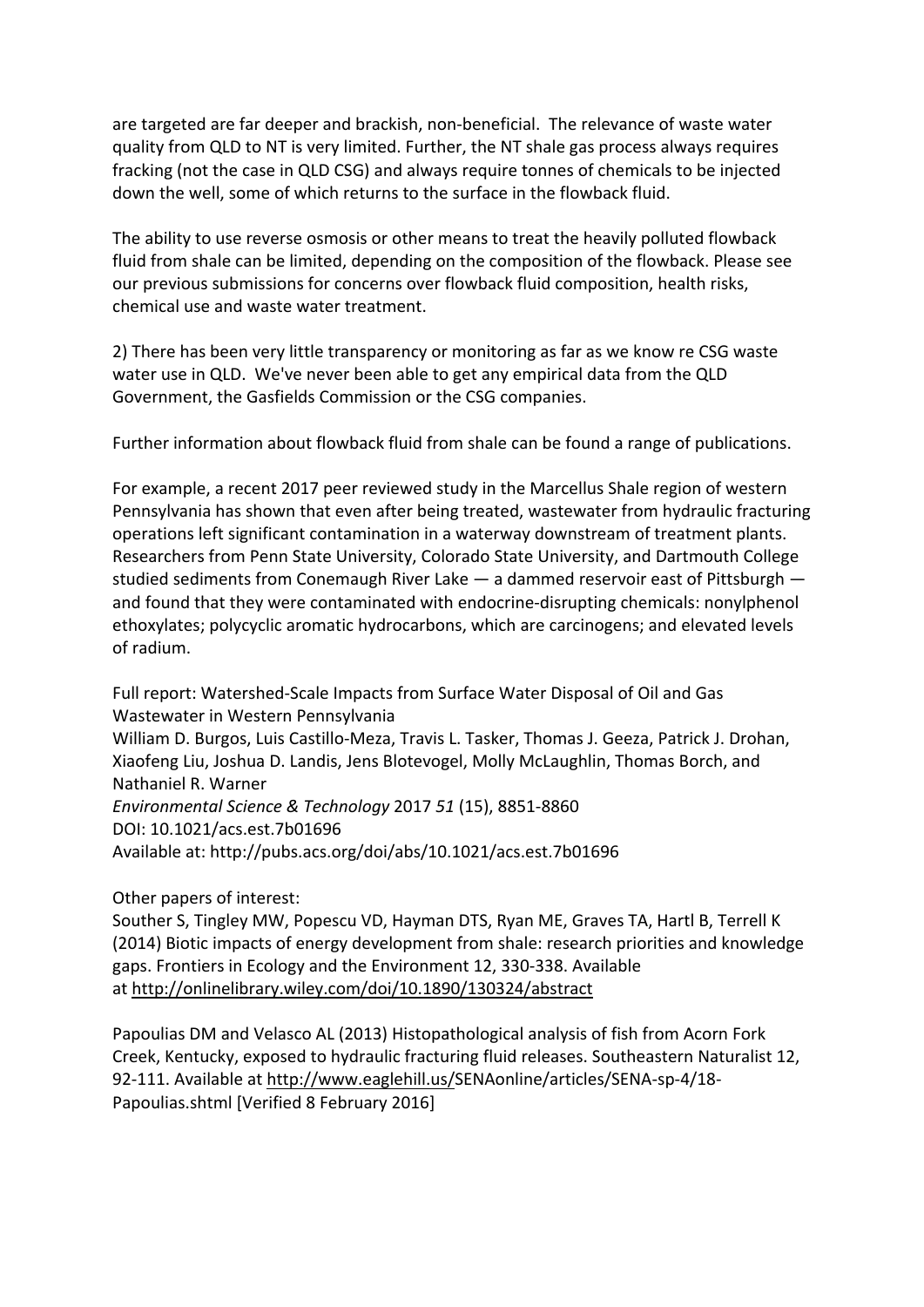### **Flowback Fluid – Waste Disposal**

With recycling, irrigation and aquifer injection cannot deal with the full account of NT shale flowback fluid. Therefore, decisions about the risk profile of the industry cannot be adequately assessed until we have a clear understanding of the plan for the waste products.

We would like to see a detailed and enforceable plan for the shale gas industry's waste in order to assess if this industry is fit to operate.

### **Well integrity and fluid/gas migration**

The Panel would be well positioned to request the Wellsite Inspection Reports from the gas companies operating in Australia.

These reports are not publicly available. They are not made available to Government. However, their existence has been discussed by those that work for the companies and carry out the inspections. These reports outline the wells that are leaking, where licences have expired, or where there are well integrity issues documented. They would be useful reports for the Fracking Inquiry to access, if possible.

We have heard reports of a well integrity program, where all wells ranked, and comments that there is no active abandonment program. Possibly the Panel could request the data of the monitoring program from Santos and Origin, and request the details of all well leaks and valve isolation issues?

In terms of the gas wells and the outside of the gas wells posing a risk for fluid or gas migration, we think it is useful to further explore the likely pressure differentiation between the deep shale and the near surface aquifers. We need more information on what the pressures are, as fluids and gases move from high to low pressure if there is a pathway to do so. More information could be collected regarding the pressure measurements of other shale gas wells, before, during and post fracking operations, and how quickly pressure can build up again deep underground.

On listening to some of the other presentations, we wanted to make a few comments about the Origin Energy statements with regards to well integrity and the examples of water contamination in Pennsylvania.

We cannot find evidence to support the claim that there were "preemptive notices of well violation" given in that jurisdiction.

Researchers who contributed to the peer reviewed articles in relation to well integrity stated their basis was a combination of notice of violation and commentary by inspectors when no notice of violation was issued, even though the inspector observed leakage.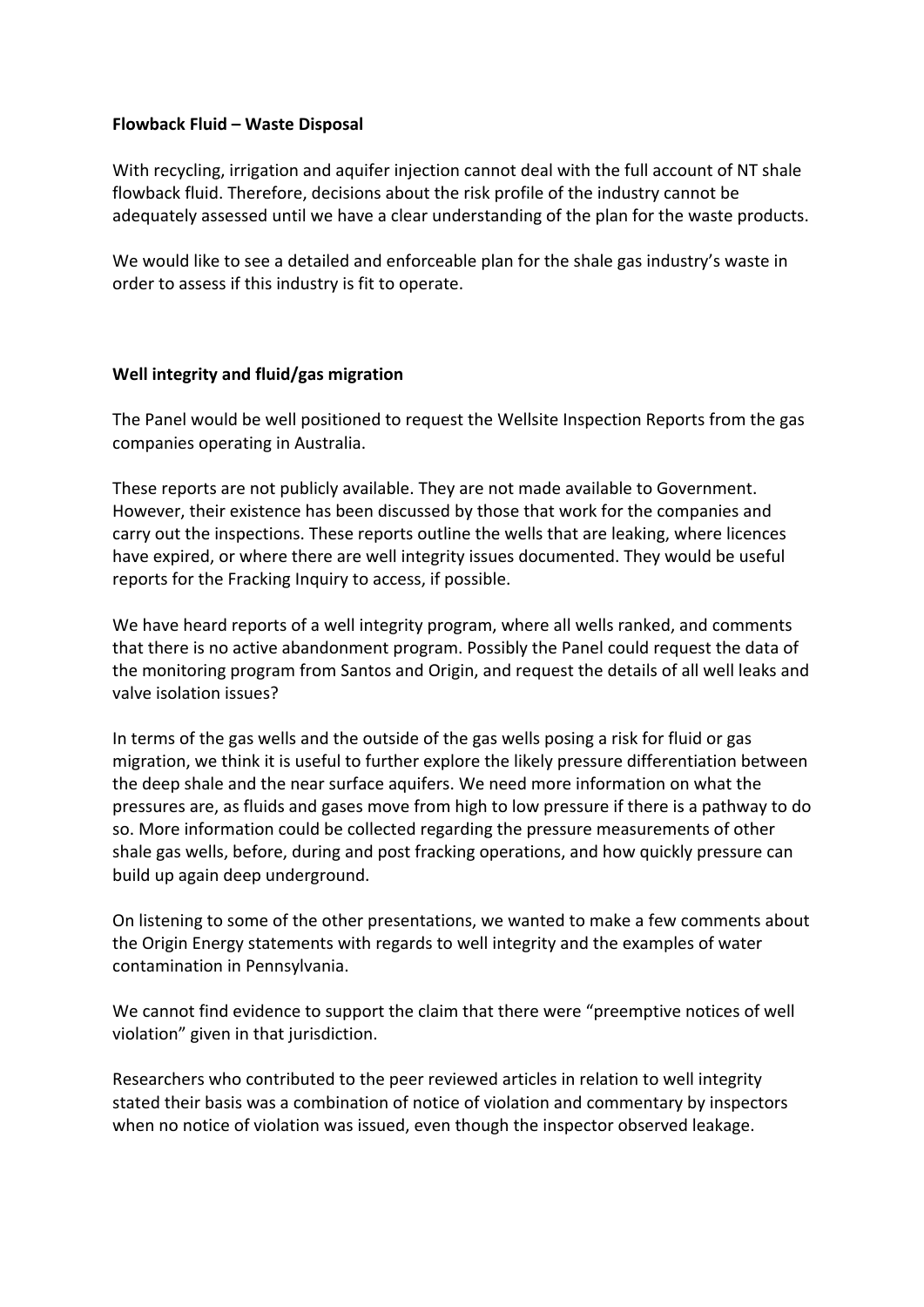Further, all the drillers were not made to rectify through remedial work. Some of the drillers were "made to rectify", not all, and some that tried failed to rectify.

I have also rechecked the data in relation to the comments by Origin that since the Ingraffea data on well integrity only went to  $2012$  – and since the number of Notice of Violations declines year on year since then, "the problem is going away."

Here, the Origin representative is playing with statistics. The problem is not going away; rather *the number of wells drilled per year has declined drastically* every year since 2011. Fewer wells, fewer notice of violations.

Here is a chart that demonstrates the full figures, put together by independent journalists in the United States.



Full article available at: http://publicherald.org/hidden-data-suggests-fracking-createdwidespread-systemic-impact-in-pennsylvania/

The number of complaints and the number of wells both decrease since 2011, but the ratio of complaints to wells drilled has actually drastically increased. So, the problem is not "going away", it is getting worse.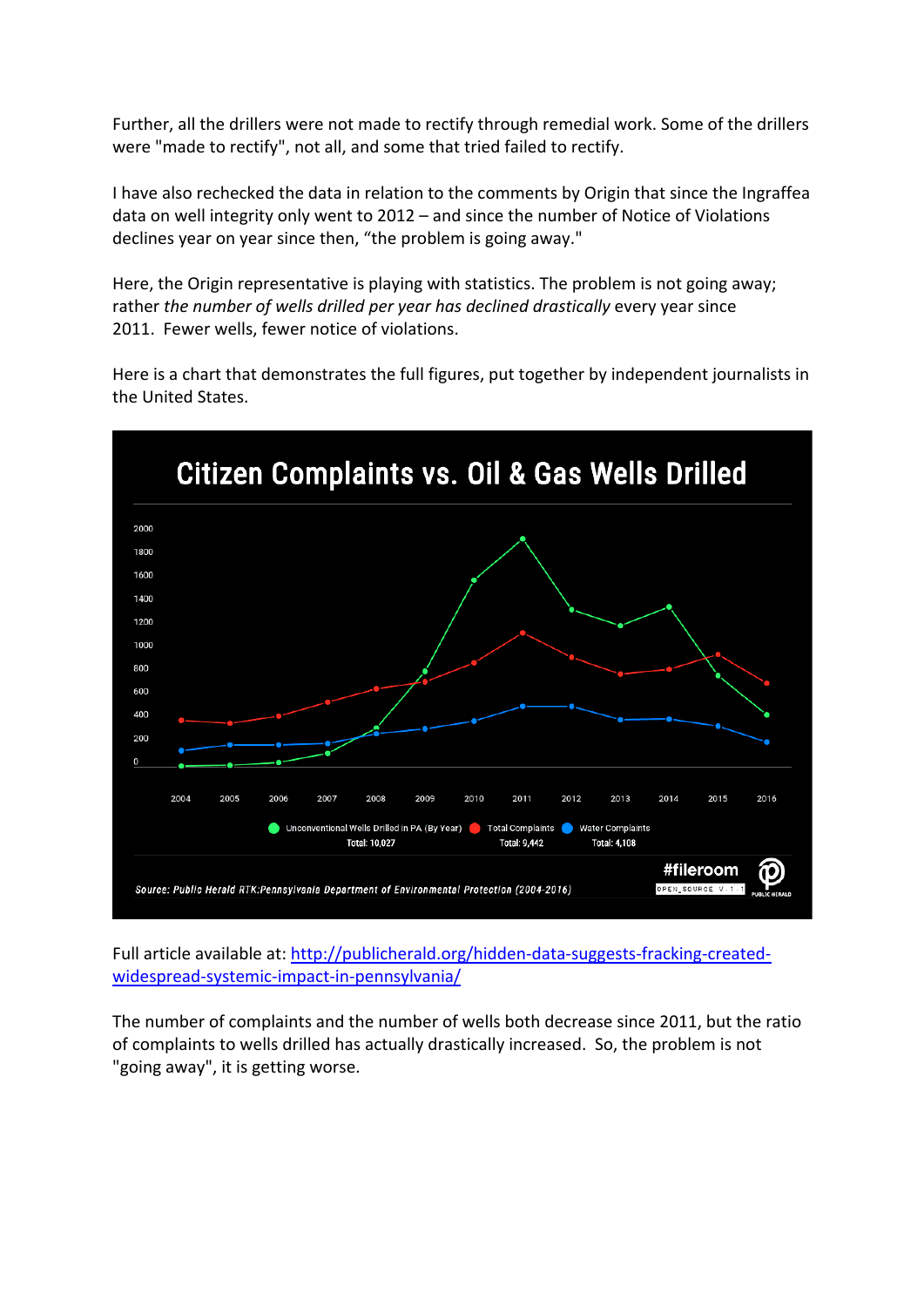# **Methane Emissions – Answers to Questions from the Panel**

## 1. the technologies that are currently available to obtain baseline measurements of emissions, including the possible use of drones;

Ensure top down as well as bottom up surveys are considered in order to calculate the likely emissions from gasfield infrastructure and activities for the Final Report.

Allow time for baseline collection to take place over multiple years and seasons, prior to any exploration activity taking place, in order to understand a true baseline. Hold this information in a publicly accessible place that can be used in legal proceedings and compliance information actions as appropriate.

Professor Isaac Santos from Southern Cross Univeristy has done some work in this space and would be worth contacting for further information. http://scu.edu.au/coastalbiogeochemistry/index.php/20

Seek comment from reputable Australian drone companies directly and find out what is currently available from that technology. For example: https://www.auav.com.au/aboutus/. 

AGL commissioned a report in relation to their CSG facility in Camden which may be of interest to the Panel: *Pacific Environment (2012), PRP U4.2* – *Investigation of Best Management Practices and Monitoring Techniques - Scoping Review. The report is listed as* an attachment to AGL's submission to the NSW Chief Scientist review into CSG but the attachment wasn't uploaded: http://www.chiefscientist.nsw.gov.au/reports/coal-seam-gasreview/public-submissions. It may be worth contacting AGL directly if the Panel thinks this information would be helpful.

## 2. the scope, including the location, of any emissions monitoring that should occur during the exploration, development and production phases, such as, for example, wellheads during completion, liquids unloading, compressor seals and gathering *stations;*

There is some useful evidence around where the key emissions sources are likely to be in this 2012 report by Saddler, Pitt & Sherry: Greenhouse gas emissions from gas production: http://www.abc.net.au/cm/lb/4418904/data/international-best-practice-for-estimatinggreenhouse-gas-emiss-data.pdf

Monitoring must be independent and collect data at all likely pollution sources. Data must be made easily available to the public, in real time if possible. Data must be measured in comparison with a clear baseline. Monitoring should also occur across the surrounding landscape and interconnected waterways. The effectiveness of monitoring to prevent pollution and underpin compliance must be proven in currently operating gasfields elsewhere before it is determined to be a useful risk mitigation strategy in the Northern Territory context.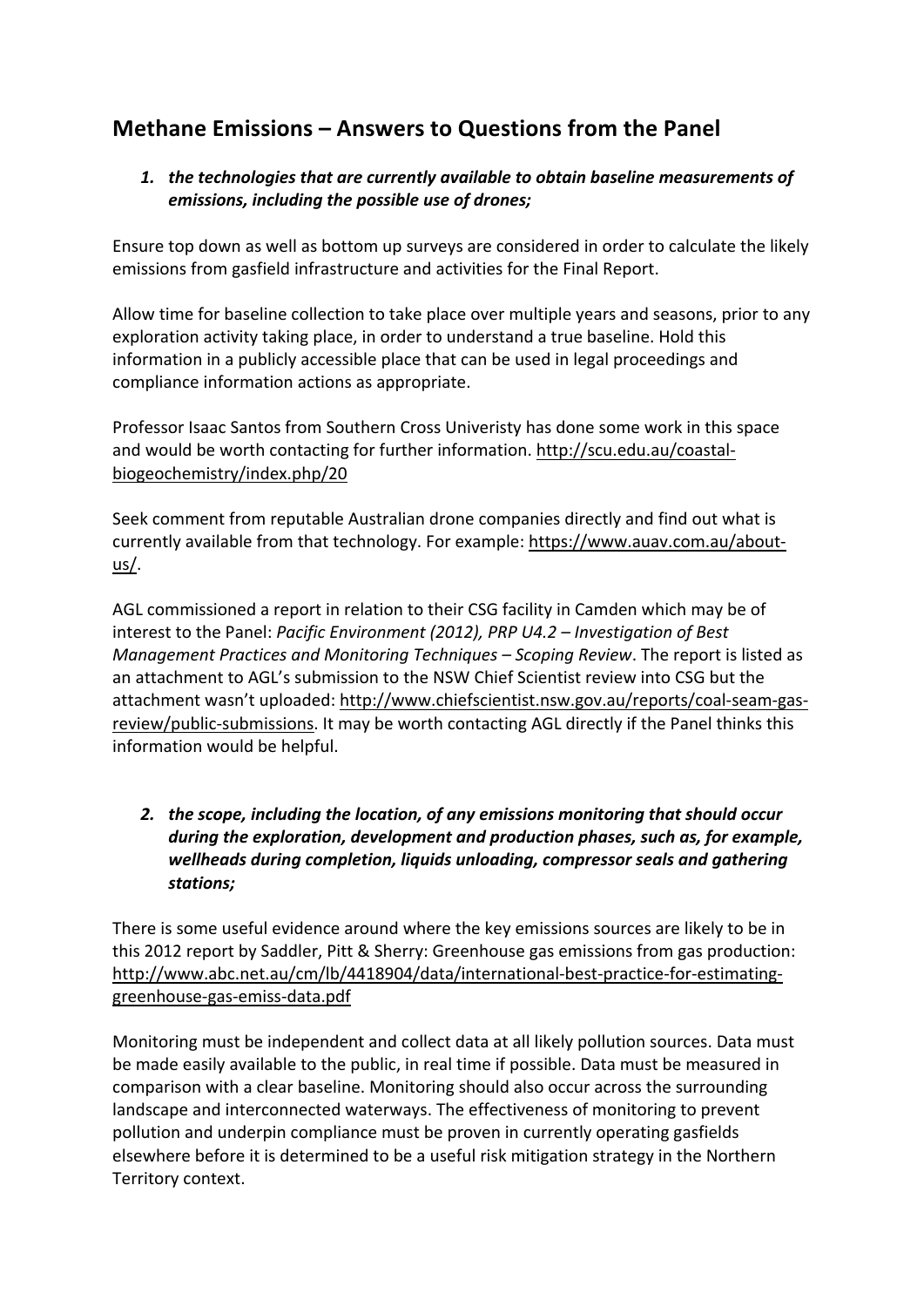## **3.** the use of emission limits that, if exceeded, would trigger an investigation, make*good requirements and/or a penalty;*

Given the likely natural variability in methane levels, this would need to be measured as a deviation from baseline rather than a fixed level, and refer to the isotopic composition, so there can be no argument about the source of the methane. This level could only be set after thorough, independent and transparent baseline analysis.

The ability, capacity and resourcing of any compliance team in the NT continues to be a concern, as does the culture of the EPA and other agencies to turn a blind eye to some pollution events, or offer fines that do not act as a disincentive to the proponent.

## **On Chapter 14, Regulatory Reform**

It is the opinion of the vast majority of Territory residents we hear from across the Lock the Gate network that the onshore shale gas industry should be banned from operating in the Northern Territory. Common concerns surround the risks of shale gas industry activities, the uncertainties regarding the Territory operating environment and impacts on water resources, and the poor track record (that continues to this day) with regards to regulation and compliance of mining and onshore gas operations in the Territory.

Further work is required to better understand what information is needed to assess the full risks to the Northern Territory. It is not possible to apply a risk assessment to an unknown risk. For example, the number of wells and the extent of the industry is important for estimating the likelihood of negative impacts occurring. Knowing groundwater/surface water interactions is important before estimating the consequences of such risks.

A precautionary approach therefore has to be applied and further work is required.

We suggest there is not enough information yet collected, and that until such a time as the information available, that aquifer regions and water catchments should continue to be protected from shale gas development, including exploration activities.

Further work is required to understand social licence to operate, and to explore methods of participatory democracy to work out if an area is appropriate for onshore gasfield development. 

Many of the previously granted exploration licences are about to expire. This is a useful opportunity for the NT Government to reassess the proposals and to decide not to reissue exploration licences. Petroleum licences that have been issued without full information on the risks and impacts of shale gas production proposals should be relinquished. Only then could the Government start to rectify the legacy of exploration licence approvals and poor consultations to date.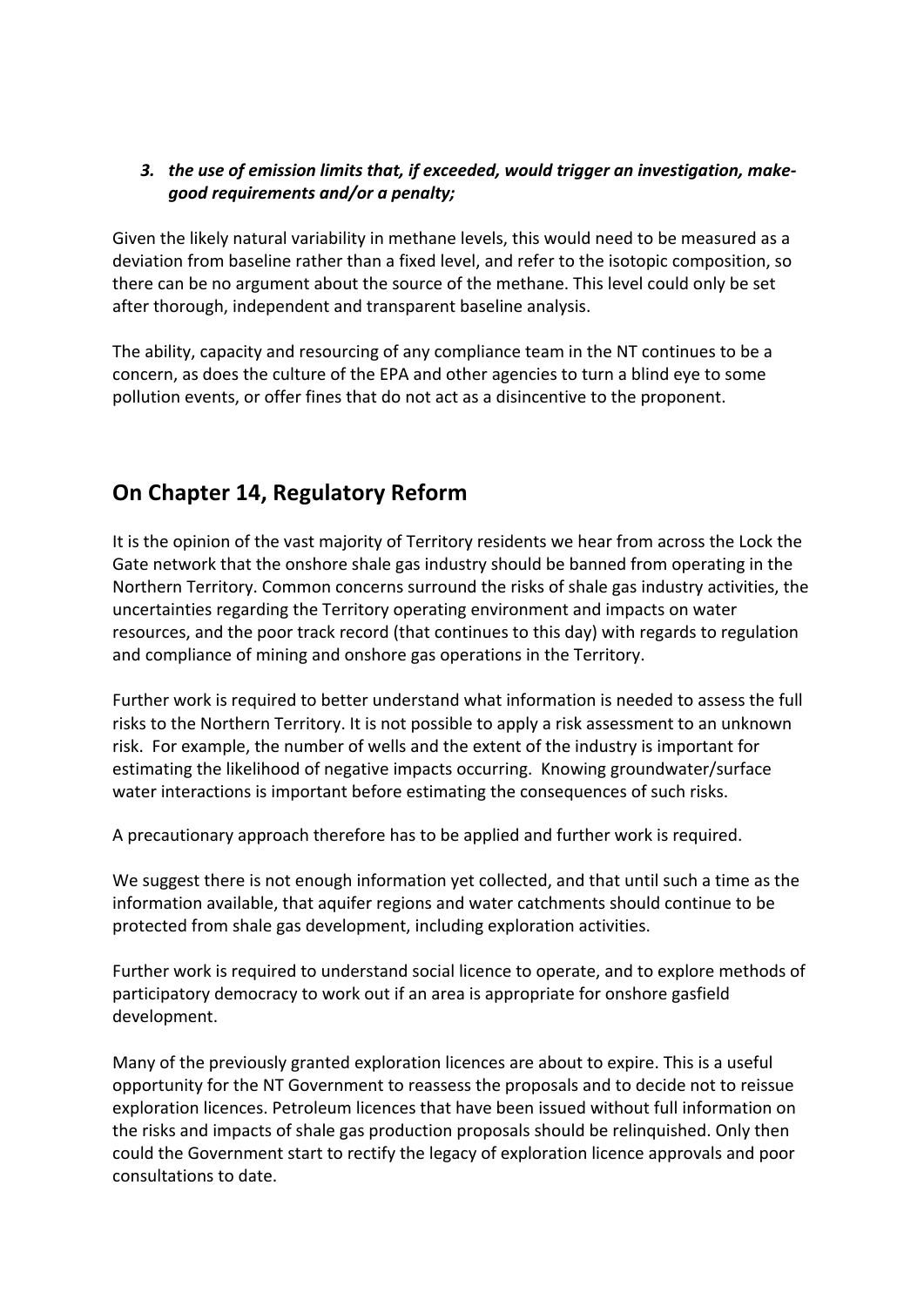This would encourage companies holding the licences to undertake proper consultation going forward. The potential issuing of a new exploration licence could be subject to a new set of landholder engagement laws, appropriate new upfront levies to go towards the high costs of attempting to regulate the industry's activities, and new independent baseline water studies that should be carried out before any exploration licences are reissued or rolled over.

Territory landholders continue to request the right to say no to shale gas operations on their land. Santos' recent comments about not wanting to provide capped opportunity for legal advice until just before the signing is further evidence of their disregard for landholders, their time and businesses. The complexity of risks and impacts will be borne by landholders in the short, medium and long term.

It offers little assurance that in the face of balanced suggestions for regulation going forward, both Origin and Santos are still pushing for as little regulation as possible, and are saying: 

No well spacing rules No veto rights for landholders No pause to fracking development over the wet season

These three points are of large concern to the Territorians who live and work in these regions. 

In order to be most useful to the Inquiry Panel in your deliberations, we have taken the time to include more detail around the types of regulatory improvements that we have investigated. These improvements include:

- 1) Legislate permanent no go zones for fracking over drinking water catchments, groundwater recharge zones and culturally and environmentally sensitive areas to protect these critical resources and values into the future.
- 2) Improve the Water Act with transparency on water use and water contamination, with enforceable water allocation limits for shale gas fracking.
- 3) Continue the moratorium on shale gas fracking activities until all scientific research, independent baseline data collection and information gaps identified by the Panel are filled and completed. This information could then be put before the Government and the Northern Territory community as the basis for a full consideration of the risks and operating environments, and new legislation could be tailored and enacted.

### **Regulation recommendations for a Northern Territory Context:**

Reform the Petroleum Act reform to give landholders and native title holders the right to refuse access at the exploration and the production stage, and ensure stronger landholder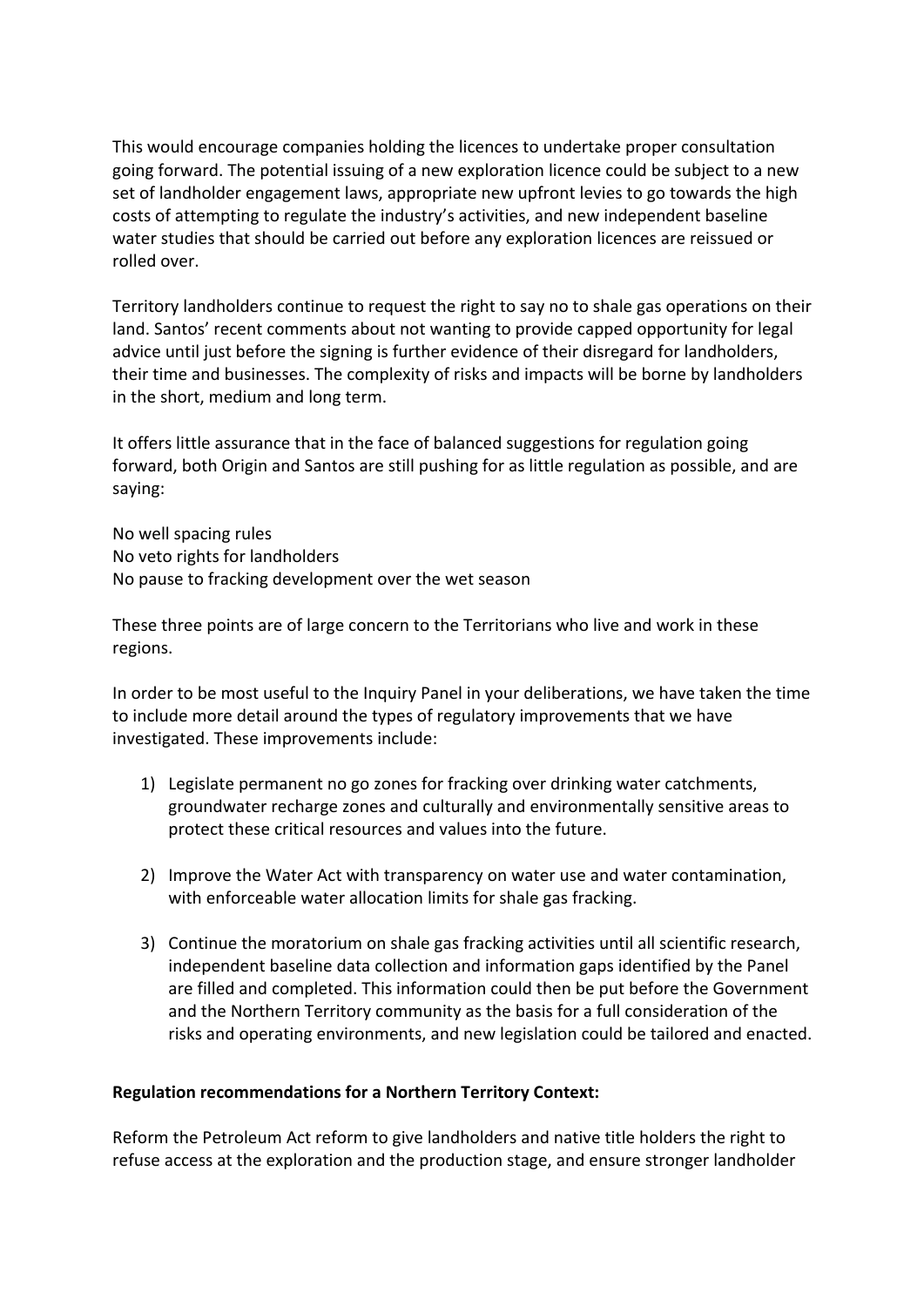rights to negotiate access on their terms, negotiate water use, weed management, biosecurity, insurance, company bonds and a make-good provision.

Collect detailed independent and transparent baseline data over several years prior to any further unconventional gas exploration activities to better understand the operating environment, surface and groundwater interactions, groundwater quantity, pressure and quality, land use, and environmental and cultural values.

Detailed and independent Territory wide mapping of regional assets, water supplies, productive industries, tourism hot spots, aquifers and sensitive natural areas are required to help provide a snap shot of what is of significance to the Territory. These comprehensive maps must be based in detailed scientific and local economic information, and help set up legal protections and certainly for the productive industries that currently drive the Territory's economy.

Apply a comprehensive policy of insurance and environmental risk coverage for the shale gas industry before any further exploration activity takes place. This should include security deposits, enhanced insurance coverage and establishing an environmental rehabilitation fund.

The onus of proof must fall to the companies instead of the landholders  $-$  this is critical. This must be informed by independent baseline data that is publicly available and valid evidence in a court of law.

With regards to an overseer of regulation and industry works, we have serious concerns about capture of the QLD gasfields commission and the close role that the gas industry plays as part of the commission. It could be observed that the Gasfields Commission has tunnel vision and are only seeing the gas industry and not the broader context in which the industry is operating. Placing focus and value on the broader environment, social and economic operating systems would improve the current approach.

A truly independent expert standing committee or the like would be more useful, focussing on the scientific priorities for protection, instead of trying to provide gloss for the onshore unconventional gas industry.

Ombudsman for higher level powers of investigation – mechanisms that help it be immune from regulatory capture.

Allow community members to easily access information about what applications exists or exploration licences have been granted through an easy to use spatial data presentation, so that community members can more easily be informed to have a say about whether these licences are appropriate. For example, see the NSW system: http://www.commonground.nsw.gov.au/#!/

Amend the Petroleum Act to require decision makers to take into account cumulative impacts, or potential cumulative impacts of petroleum operations. This would include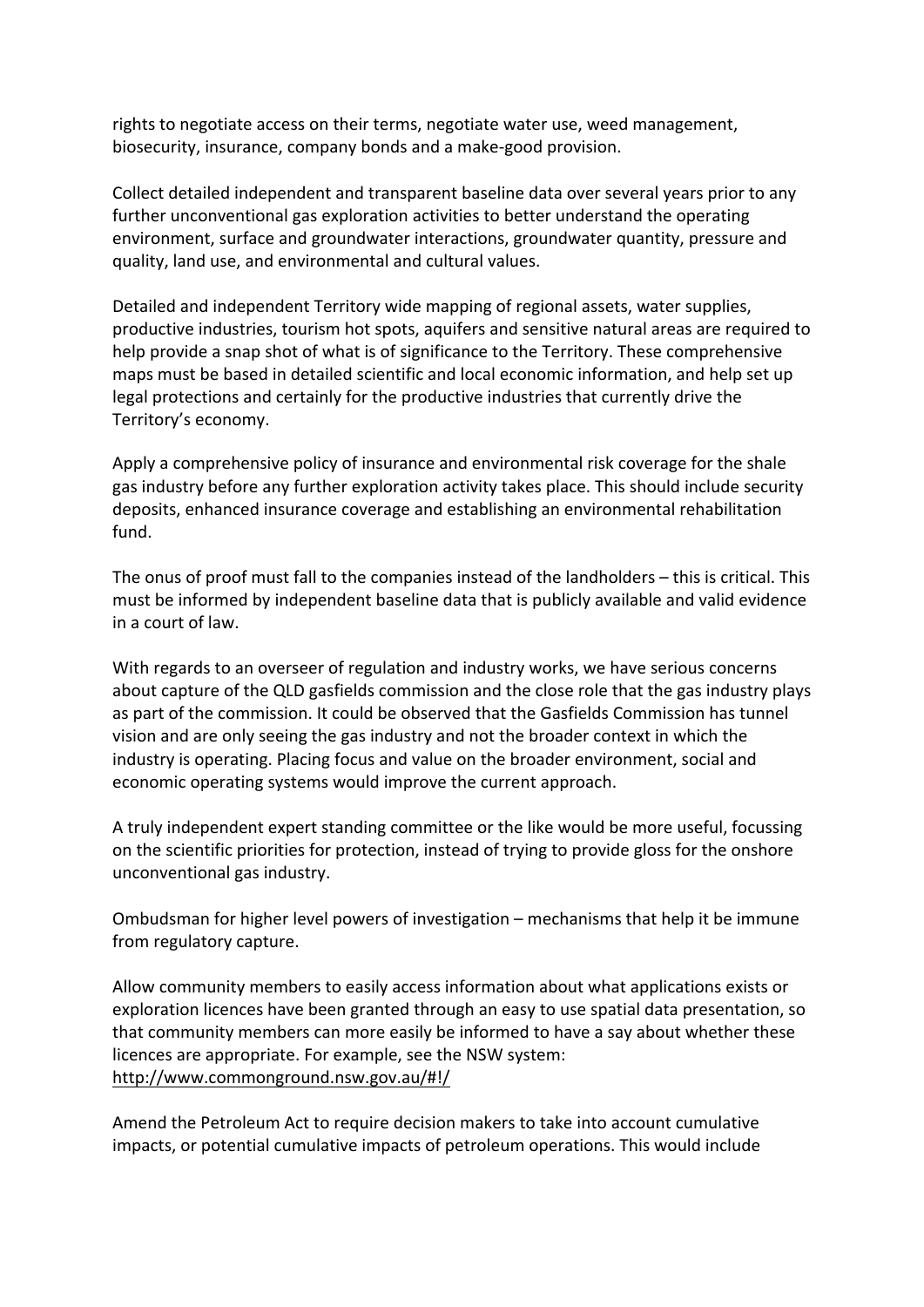particular consideration of the impact of emissions within an air shed<sup>1</sup>, and the cumulative impact on the environment and human or stock health.

Apply full cost recovery to the industry for the cost of regulating shale gas, via fees, levies, royalties and taxes and deliver an annual regulatory statement to Parliament. Insert third party appeal rights in relation to any permits or licenses granted under the *Petroleum Act.*

Put in place specific requirements to limit emissions as part of load based licensing conditions for VOCs, nitrogen oxides and benzene, while projects are operating under exploration licences.

Regulations or a Code of Practice<sup>2</sup>, with legislative force, must be incorporated into the regulatory regime to provide for permissible standards of air quality. Regulation should provide enforceable measures for:

- 1. Fugitive emissions;
- 2. Ambient air-quality: and
- 3. Flaring.

Put in place a Well Integrity Code specifying requirements and recommendations for well design, casing, cementing, drilling fluids and abandonment into legislation. It must be clear what happens if these measures fail and how the ongoing liability to maintain the wells is enforced.

Require all shale gas industry personnel (including subcontractors) to have ongoing mandatory training and certification. This extends to public sector employees specifically in compliance, inspecting and auditing shale gas activities.

Legislate a reduction in chemical usage during hydraulic fracturing by including the use of ultraviolet light rather than biocide chemicals.

Include Mandatory Health Impact Assessments (HIAs) as part of the broader environmental assessment process. Please note that the use of a health impact assessment (HIA) is recommended as a key component of strategic environmental assessment by the World Health Organisation<sup>3</sup>.

<sup>&</sup>lt;sup>1</sup> EDO NSW, 2012, Clearing the Air: Opportunities for improved regulation of pollution in New South Wales. http://www.edonsw.org.au/clearing\_the\_air\_opportunities\_for\_improved\_regulation\_of\_pollution\_in\_new\_sout h\_wales

 $\frac{2}{2}$  Regulations and Codes of Practice with specific requirements should replace the ambiguous and unenforceable requirement to act in accordance with 'good oilfield practice.

<sup>3</sup> http://www.who.int/hia/en/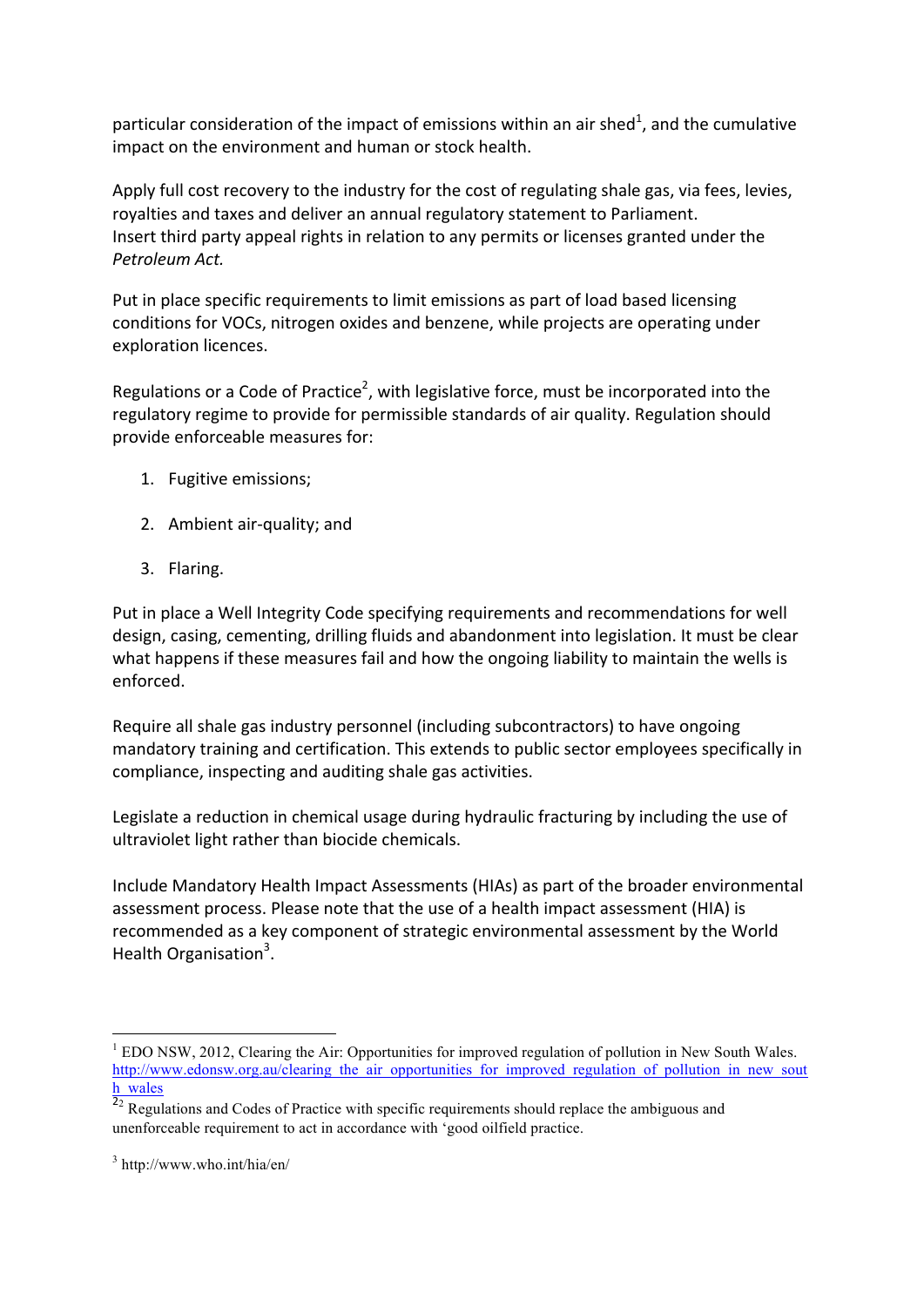Enshrine in legislation a robust and comprehensive policy of insurance and environmental risk coverage.

If any activities where to progress in future years, require public disclosure of all environmental management plans for all shale gas exploration and production activities, allowing for public comment periods, before approvals for exploration activities are granted. 

Initiate a Territory-wide data depositary and online portal for easily accessible and up to date information on the works plans, chemicals proposed to be used, water testing results and all other publicly relevant information of all unconventional gas activities and licence applications. Alert interested community members and organisations to new information as it is submitted to the government.

### **Regulation examples we could learn from:**

In Alberta, the affected public has the capacity to determine 'No-Go' zones. There they identified and recommended environmentally sensitive and threatened areas where unconventional gas development is not appropriate and would not be allowed<sup>4</sup>.

Germany intends to 'eliminate the risk to the public water supply by banning any kind of fracking in water protection areas, mineral spring protection areas, catchment areas of reservoirs and lakes that are a direct source of drinking water; the federal states may include areas of drinking water production in this ban.

In NSW, residential areas and critical industry clusters have been put off limits to unconventional gas drilling, and gas exploration licences have been bought back by the Government over Sydney's drinking water catchment.

In NSW, the Water Management Act 2000 regulates unconventional gas activities that occur where there is a water sharing plan and includes regulation of the extraction and disposal of water. 

In NSW, all additives used in drilling and fracture stimulation processes must be tested by the National Association of Testing Authorities-certified laboratory in order to meet the Australian Drinking Water Health Guidelines<sup>5</sup>.

In California, an upfront blanket bond of \$1 million for all onshore and offshore wells is required. These costs of bonding for individual wells and for blanket bonds are reflective of the high cost of plugging and reclaiming wells $^6$ .

 $\overline{a}$ 

<sup>4</sup> Alberta Energy Regulator, CBM Multi-Stakeholder Advisory Committee (MAC) Recommendations: Progress Update – Year 3, Recommendation 4.3.1E,

http://www.energy.alberta.ca/NaturalGas/Gas\_Pdfs/MAC2ProgressUpdateFinalNov09.pdf.

<sup>&</sup>lt;sup>5</sup> NSW Code of Practice for Coal Seam Gas Fracture Stimulation, cl 6.1.

<sup>6</sup> Dogwood Initiative 42.